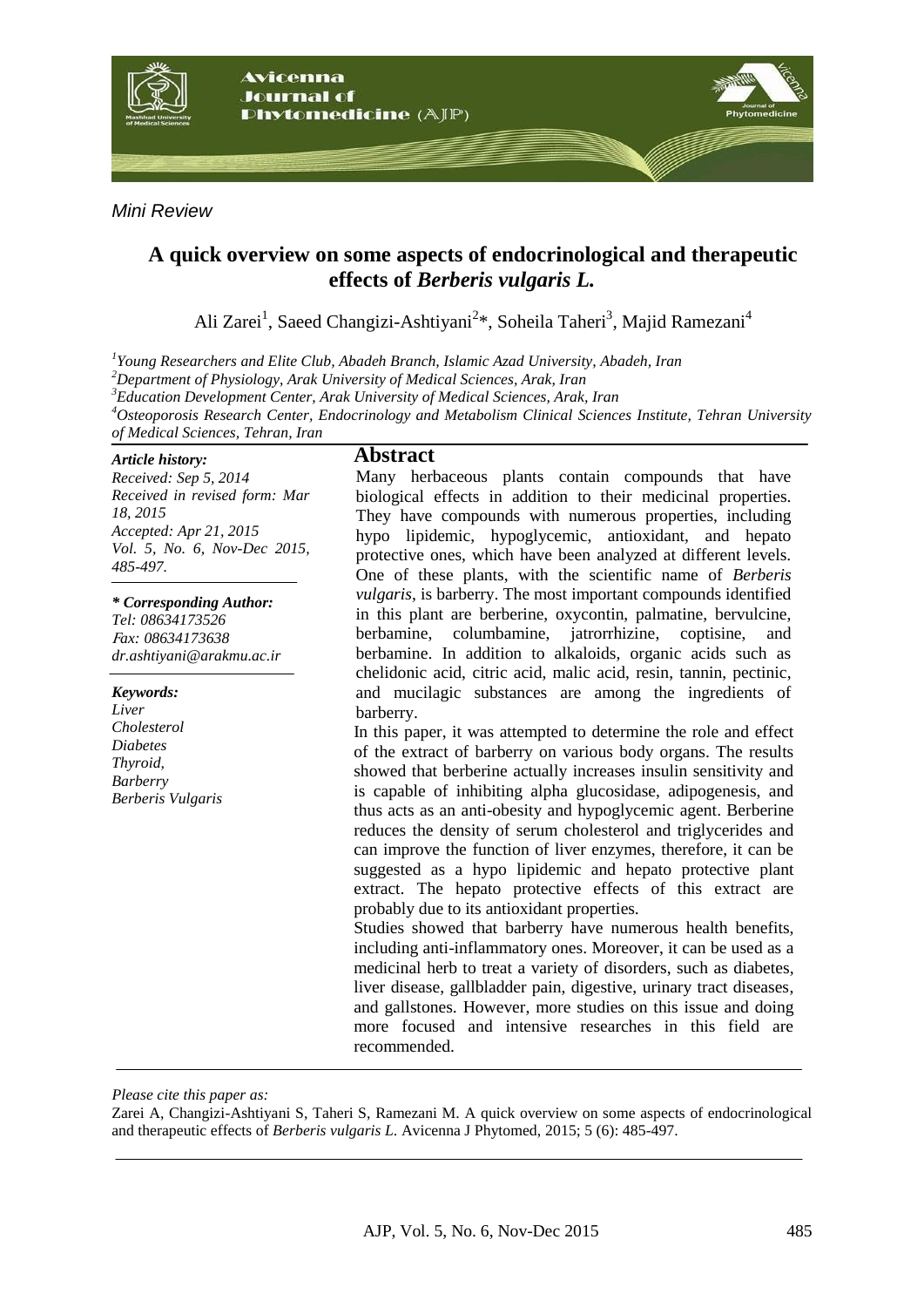# **Introduction**

Due to the multiple hazards of chemical compounds such as drug resistance, environmental problems, high production costs, and side effects, the tendency toward using medicinal plants in all health-related sciences is increasing (Rajaian et al., 2002).

For centuries, medicinal plants have been the only available source for treating pains and pacifying human sufferings. In the present era, despite remarkable progress in the production and use of synthetic drugs, medicinal plants in all their pharmaceutical forms are still widely used. Iran, due to its climate variability, has rich vegetation, especially medicinal plants and consequently has had a long history in traditional medicine, a fact which makes it so reasonable to pay special attention to these invaluable resources (Changizi-Ashtiyani et al., 2013a), (Figure 1).

In this regard, one of the medicinal plants is barberry, with the scientific name of *Berberis vulgaris* from the family of *Berberidaceae* (Figure 1) which grows abundantly in the mountainous north-east of Iran and Khorasan (Fatehi et al., 2005a). The six known species of barberry include *Berberis crataegina, Berberis integerriam, Berberis khorasanica, Berberis orthobotrys, Berberis vulgaris, and Berberis thunbergii var. atropurpurea* (Fatehi et al., 2005b).

Barberry is one of the plants that contain berberine and has had a long history in eastern and western medical tradition (Abd El-Wahab et al., 2013, Chevallier et al., 2001). In Iran and India, it goes back to at least 3,000 years (Souri et al., 2004, Timothy et al., 1997). According to traditional medicine, the fruit of this plant has a cold and dry nature. Ancient Egyptians used barberry and fennel seed to cure fever. Iranian physicians used it as a sedative and it has been used to treat diarrhea by Indian physicians (Chevallier et al., 2001, Kunwar et al., 2006).This plant is still used

in northern Europe to treat disorders of the bladder, liver, and gallbladder. In Russia and Bulgaria, it is used to treat rheumatism, abnormal uterine bleedings (Fatehi et al.,2005 b, Ivanovska et al.,1996), and in north America for malaria and general strengthening of the body (Imanshahidi et al., 2008). American Indians have used it as a medicine to help improve appetite (Abd El-Wahab et al., 2013). New experimental and animal studies have indicated the beneficial effects of this plant on blood pressure and lipid profiles, as well as its antiinflammatory properties (Ebrahimi-Mamaghani et al., 2009).

Various parts of the plant including the bark, root, rhizomes, stem, leaf, and fruit are used in medicine (Arayne et al., 2007). Phyto chemical and pharmacological studies have shown that all the various species of the genus *Berberis* have antimicrobial, antiemetic, antipyretic, antioxidant, anti-inflammatory, antiarrhythmic, sedative, anti-cholinergic, cholagogic, anti-leishmaniasis, and antimalaria properties (Table 1).

In this paper, while generally referring to substances and active ingredients in the plant (Table 1) and reviewing the known effects of the extract of *Berberis vulgaris* (Table 2), we have paid especial attention to the impact of these compounds on some tissues and organs. Berberine and berbamine are the most important compounds found in all barberry species. Phytochemical analyses of different species of this genus have detected alkaloids, tannins, phenolic compounds, sterols, and triterpenes in them, too (Arham et al., 2012, Mokhber-Dezfuli et al., 2014). Berberin is the main active alkaloid with atetrabenzyl-hydroxy quinoline structure that can be found in all parts of the plant, especially in the roots. Berberine value of the fruit is about 5.5– 7.7%. Berberine is not toxic at the doses used in clinical studies and no cytotoxic or mutagenic effects or adverse reactions have been observed (Shidfaraet al., 2012).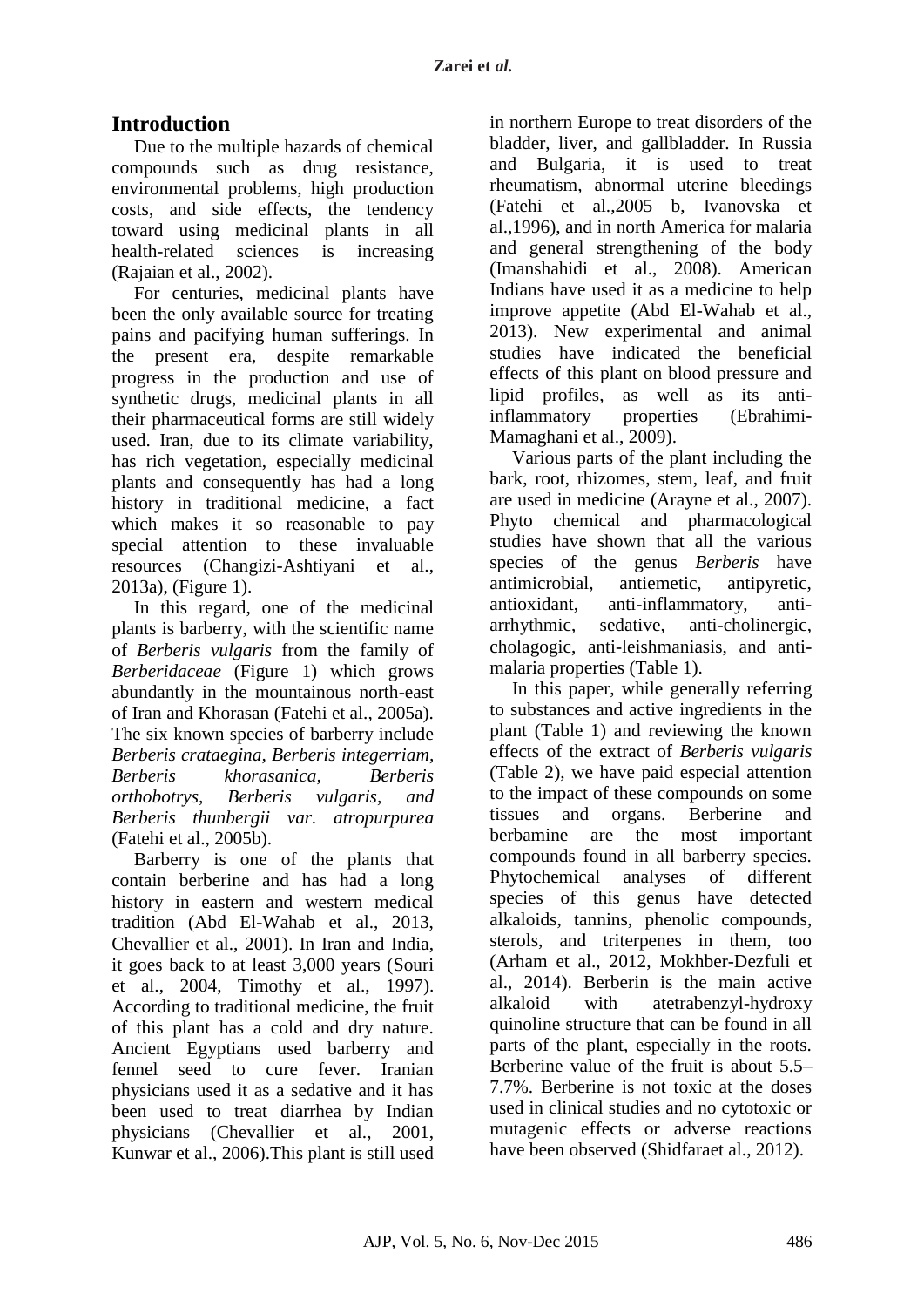#### **Therapeutic effects of the** *Berberis vulgaris*

| Compound                         | <b>Type</b>           | Part of plant      |
|----------------------------------|-----------------------|--------------------|
| Acanthine                        | Isoquinoline alkaloid | Root               |
|                                  |                       | Bark               |
|                                  |                       | Root bark          |
|                                  |                       | Stem bark          |
|                                  |                       | <b>Shoots</b>      |
|                                  |                       | Leaf               |
| Aesculetin                       | Coumarin              | Fruit              |
| Ascorbic acid                    | Vitamin               | Fruit              |
|                                  |                       | Leaf               |
| Bargustanine                     | Isoquinoline alkaloid | Root               |
| <b>Berbamine</b>                 |                       | Bark               |
|                                  | Isoquinoline alkaloid |                    |
|                                  |                       | Root<br>Steam bark |
|                                  |                       |                    |
| Berberrubine                     | Isoquinoline alkaloid | Root               |
| Berberine                        | Isoquinoline alkaloid | Root               |
|                                  |                       | Root bark          |
|                                  |                       | Bark               |
|                                  |                       | Stem bark          |
|                                  |                       | Root wood          |
|                                  |                       | <b>Flowers</b>     |
|                                  |                       | <b>Stem</b>        |
|                                  |                       | Fruit              |
|                                  |                       | <b>Shoots</b>      |
|                                  |                       |                    |
| Berberrubine                     | Isoquinoline alkaloid | Bark               |
| Beriambine                       | Isoquinoline alkaloid | Root               |
| Bervulcine                       | Isoquinoline alkaloid | Fruit              |
| Caffeic acid                     | Phenylpropanoid       | Fruit              |
| Carotene, beta:                  | Carotenoid            | Fruit              |
| Chlorogenic acid                 | Phenylpropanoid       | Fruit              |
| Chrysanthemin                    | Flavonoid             | Root               |
| Columbamine                      | Isoquinoline alkaloid | Bark               |
|                                  |                       | Stem bark          |
|                                  |                       |                    |
| Delphinidin-3-o-beta-d-glucosido | Flavonoid             | Leaf               |
| Glucan, alpha:                   | Carbohydrate          | Leaf               |
| Hyperoside                       | Flavonol              | Fruit              |
|                                  |                       | Leaf               |
| Jatrorrhizine                    | Isoquinoline alkaloid | Root               |
|                                  |                       | Root bark          |
|                                  |                       | Bark               |
|                                  |                       | Stem bark          |
| Lambertine                       | Isoquinoline alkaloid | Root               |
| Magnoflorine                     | Isoquinoline alkaloid | Root bark          |
|                                  |                       | Root               |
|                                  |                       |                    |
|                                  |                       | Stem bark          |
| Malic acid                       | Alkane to c4          | Fruit              |
| Palmatine                        | Isoquinoline alkaloid | Root               |
|                                  |                       | Bark               |
|                                  |                       | Root bark          |
|                                  |                       | Fruit              |
| Pectin                           | Carbohydrate          | Fruit              |
| Pelargonin                       | Flavonoid             | Fruit              |
| Petunidin-3-o-beta-d-glucoside   | Flavonoid             | Fruit              |
| Polysaccharide                   | Carbohydrate          | Fruit              |
| Quercetin                        | Flavonol              | Leaf               |
| Sucrose                          | Carbohydrate          | Leaf               |
|                                  |                       |                    |
| Tannin                           | Tannin                | Fruit              |
| Thaliemidine                     | Isoquinoline alkaloid | Fruit              |
| Tocopherol, alpha:               | Oxygen heterocycle    | Leaf               |
| Urosolic acid                    | Triterpene            | Leaf               |
|                                  |                       | Fruit              |
| Vitamin K                        | Vitamin               | Leaf               |
|                                  |                       |                    |
| Vulvracine                       | Alkaloid-misc         |                    |

Table 1. Chemical compounds of *Berberis vulgaris L.* (Imanshahidi et al., 2008).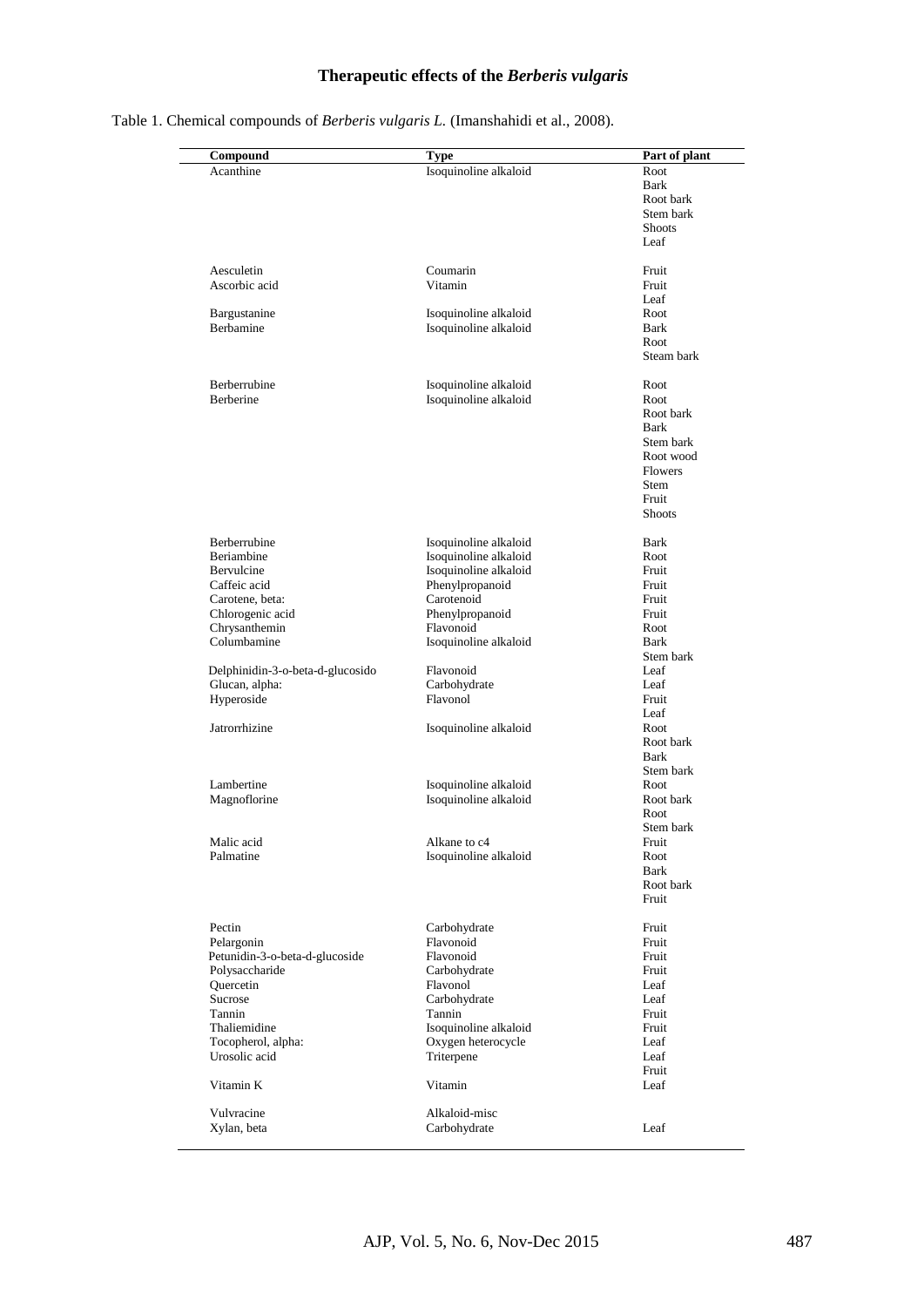The most important alkaloids identified in the roots of the plant are magno florine, berberine, oxycontin, berbamine, palmatine, bervulcine, berlambine, berbamine, columbamine, jateorhizine, and coptisine. In addition to alkaloids, there are also organic acids such as chelidonic acid, citric acid, malic acid, resin, tannin, pectinic, and mucilagic substances in the roots (Fatehi et al., 2005a, Zarei et al., 2012). The fruit is sour and contains sugars such as dextrose and fructose, malic acid, pectin, gum, tartaric, and citric acids. The berberine found in barberry root has anticonvulsant, sedative, and diuretic effects. Recent studies have suggested that berberine has other beneficial biological effects including antiinflammatory ones (Javadzadeh et al., 2012).

Berberine is effective in the prevention of coronary artery diseases and may decrease the total cholesterol and triglyceride levels. The main effect of berbamine is blocking calcium channels. This alkaloid showed peroxidation activities in experiments on lipid peroxidation of red blood cells and could exert anti-myocardial ischemia and antiarrhythmia effects. Moreover, oxycanthine acted as a sympatholytic agent and a vasodilator (Kong et al., 2004, Fatehi et al., 2005).

The aim of this study was to review the beneficial effects of *Berberis vulgaris* extract on the liver, thyroid, immune system, adipose tissue, and the plasma concentration of some biochemical factors.

# **Materials and Methods**

In this review article the role of barberry extract in different body tissues with respect to the literature and numerous empirical articles on this subject was reviewed. To do so, using proper key words, a comprehensive electronic search was done in authentic data bases such as

Science Direct, Pub Med, Google Scholar, Persian Electronic Scientific Information Database (SID), Iran medex, and Magiran as well as the available paper resources in Persian scientific journals mainlybetween2008-2014.



Figure 1.The aerial parts of *Berberis Vulgaris.*

The following keyword was used: "*Berberis vulgaris*". To obtain additional data, a manual search was performed using the reference lists of included articles.

## **The effect of** *Berberis vulgaris* **extract on lipid profiles**

Hyperlipidemia refers to a group of heterogeneous disorders characterized by high levels of blood lipid profiles. Hyperlipidemia, regardless of its cause, is a major, yet manageable risk factor for coronary heart diseases. The treatment goals can be designed on the basis of absolute levels of lipid and the presence or absence of risk factors. Studies show that the therapies leading to effective reduction of low-density lipoprotein (LDL) levels are clearly effective in decreasing mortality in patients with coronary artery disease.

Studies show that the risk of recurring cardiovascular attacks in high-risk patients has a significant relationship with the period of using statins, as a group of common cholesterol-lowering drugs, which act by inhibiting the hydroxyl methylglutaryl coenzyme A reductase (HMG-CoA reductase) (Mancini et al., 2011).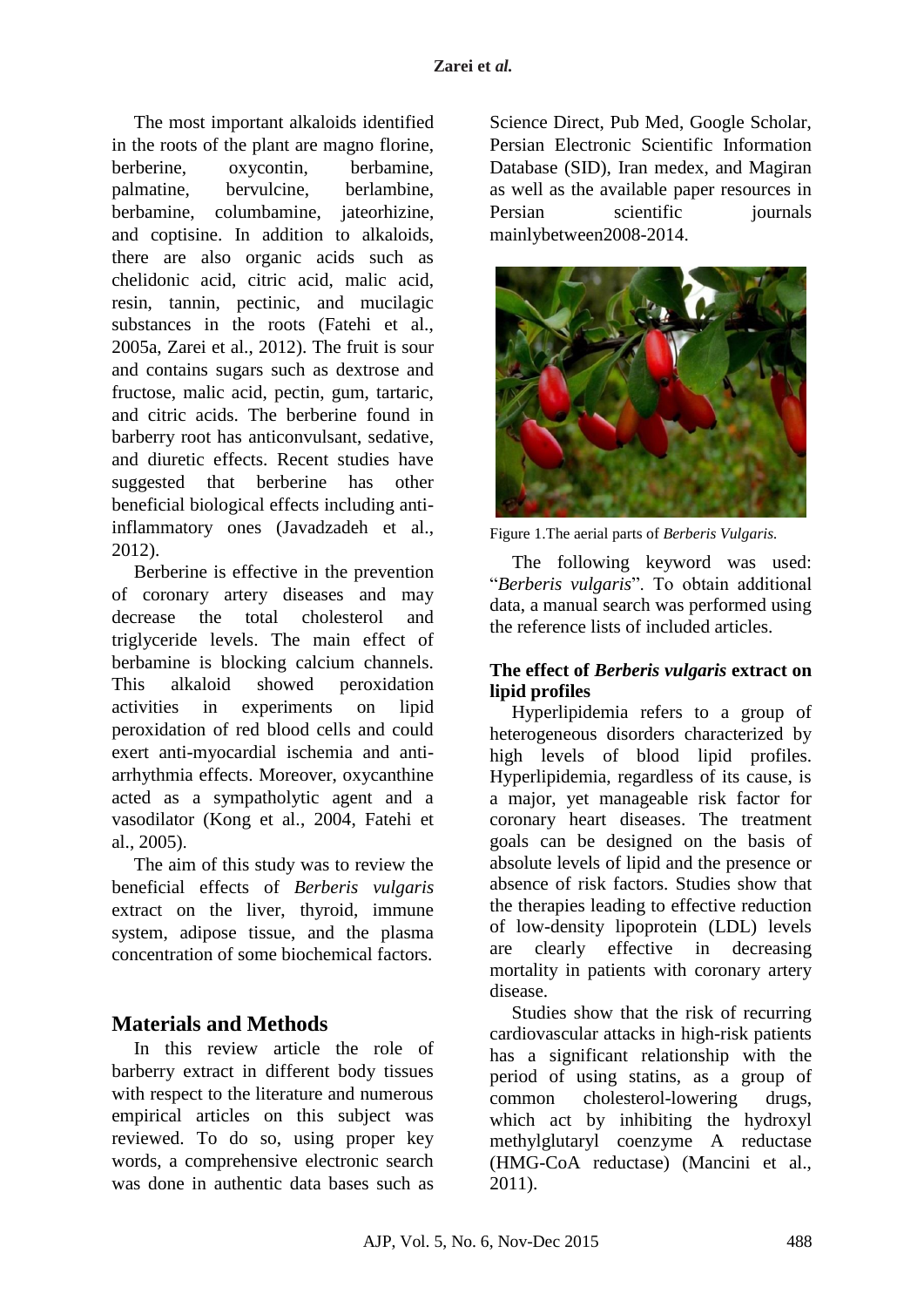Evidence suggests that long-term consumption of high-dose statins involves some less severe side effects such as headache, nausea and vomiting, constipation, muscle pain, and many serious side effects such as liver damage, rhabdomyolysis, renal failure, and loss or damage to memory as well as being forbidden during pregnancy (Rubenfire et al., 2010).That is why the tendency toward using herbs as a supplement or alternative medicine has recently increased.

Changizi-Ashtiyani et al. in a study examined the effects of barberry root extract on cholesterol, triglycerides, and high and low-density lipoproteins and compared its effects with those of oral atorvastatin. They showed that the ethanol extract of barberry root reduced cholesterol and elevated the levels of triglyceride (TG), high-density lipoprotein (HDL), and low-density lipoprotein LDL. Atorvastatin, too, reduced the amount of cholesterol and triglycerides. Probably one of the alkaloids found in this plant, i.e., berberine, through various mechanisms, affected the process of absorption, synthesis, and excretion of lipids. However, further studies are needed to understand the involved mechanisms (Changizi-Ashtiyani et al. 2013b, Arayne et al., 2007). Recently, studies have also reported that berberine reduces cholesterol with a mechanism different from statin drugs. If statin and berberine are taken together, they can inhibit cholesterol much better than when they are used alone. Berberine increases the production of a receptor in the liver which bonds with cholesterol and facilitates its excretion (Doggrell et al., 2005, Rajaian et al., 2002). Berberine reduces lipid peroxidation effectively by its antioxidant property. Thus, it supports the antioxidant enzymes such as superoxide dismutase (SOD) against oxygen free radicals and hydrogen peroxide (Ziai et al., 2010, Thirupurasundari et al., 2009). Antioxidants prevent high blood cholesterol and possibly increase excretion through cholesterol release and consequently reduce its value. In addition, alkaloids inhibit the synthesis of cholesterol (Matralis et al., 2013). Since barberry also contains powerful antioxidants (Mokhber-Dezfuli et al., 2014, Motalleb et al., 2008), its effect on fat loss is not unexpected. The inhibitory effects of barberry root extract on oxidative stress have also been reported (Eshraghi et al., 2011). Doggrell and colleagues also showed that berberine significantly reduced cholesterol (Doggrell et al., 2005). Shidfar and colleagues indicated that the administration of aqueous extract of the grainy fruit of mountain barberry (*Berberis harrisoniana*) had an important role in reducing blood cholesterol and triglyceride [\(Shidfar](http://www.ncbi.nlm.nih.gov/pubmed/?term=Shidfar%20F%5Bauth%5D) et al., 2012).

Clinical trial studies suggest that the aqueous extract of barberry is highly able to efficiently increase cardiac contractility, and reduce blood pressure by reducing peripheral resistance. Berberine increases mRNA activity and increases the expression of LDL-C receptors, which in turn improve the plasma clearance through receptor-mediated endocytosis, which consequently leads to the inhibition of cholesterol biosynthesis of the cell. Hence, among the organic medicinal herbs, berberine may be an ideal candidate for the treatment of hypercholesterolemia. Berberine has beneficial effects on inflammatory fever because of the presence of citric acid, malic acid, and ascorbic acid in its aqueous extract. The aqueous extract of barberry has a great potential as future green medicine (Pradhan et al., 2013).

Studies have shown that berberine reduces the density of serum cholesterol, triglycerides, and LDL-C in patients and animal models with dyslipidemia. Berberine can act as an AMPK (5'adenosine monophosphate-activated protein kinase) and increases AMP/ATP and is able to inhibit the biosynthesis of ATP in mitochondria. Berberine actually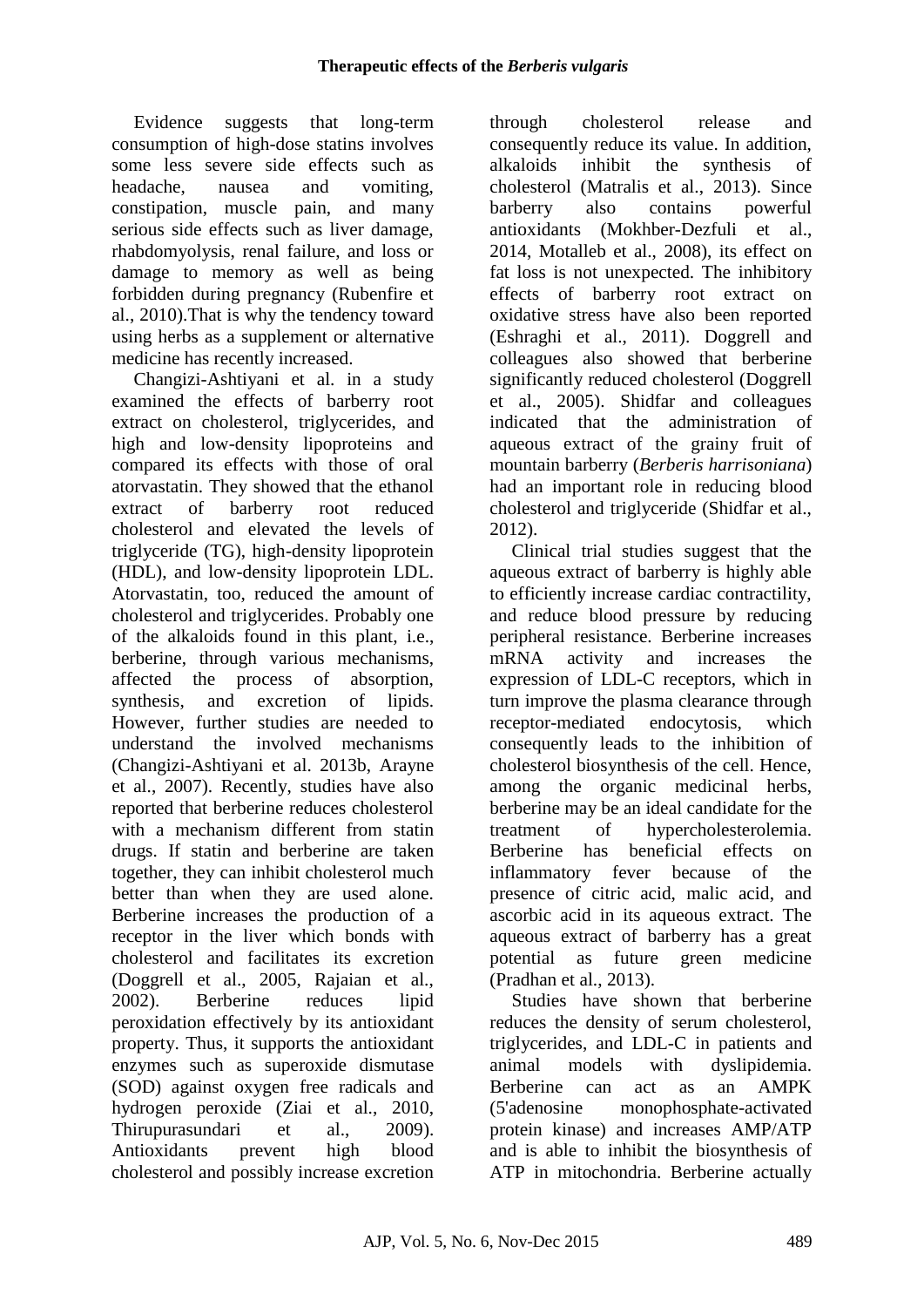increases insulin sensitivity and is capable of inhibiting alpha glucosidase and adipogenesis and thus acts as an antiobesity agent. Furthermore, berberine can increase LDL receptor mRNA and as an antioxidant can scavenge free radicals [\(Shidfar](http://www.ncbi.nlm.nih.gov/pubmed/?term=Shidfar%20F%5Bauth%5D) et al., 2012).

### **The effects of barberry extract on liver function tests**

Taheri and colleagues evaluated the effects of root extract of *Berberis vulgaris* and atorvastatin on the levels of liver enzymes in hyper cholesterolaemiac male rats and showed that the enzymes alanine aminotransferase (ALT) and alkaline phosphatase (ALP) increased in the control group receiving only fatty food. While these levels decreased in both the experimental groups receiving the extract of barberry and in the group receiving atorvastatin, no significant changes were observed in aspartate aminotransferase (AST). Therefore, due to the antioxidant properties of the extract and its effects on the activity of liver enzymes, it could be suggested that the plant extracts could improve the function of liver enzymes.

Polyphenolic compounds are important antioxidants. These compounds, especially flavonoids, also have a protective effect on the liver against damage caused by free radicals and toxins in the liver. The inhibitory effects of barberry root extract on oxidative stress have been recently reported (Taheri et al., 2012). Eshraqi also investigated the antioxidant effects of Jujube plants, barberry, purslane and acanthus on liver oxidative system, red blood cells, and hemoglobin nonenzymatic glycosylation and showed that glycosylation of hemoglobin in the presence of the studied plants was well prohibited, most effectively by acanthus and barberry. Lipid peroxidation was well controlled in the presence of various concentrations of purslane, barberry, and acanthus. These plants in some concentrations showed antioxidant effects, too (Eshraghi et al., 2011). Studies also

showed that the aqueous extract of mountain barberry fruit could activate liver function and was effective in lipid analysis and possibly in adjusting their levels in blood (Rajaian et al., 2002).

Berberine which is an organic cation simply passes through cell membrane and forms a complex with DNA molecule, causing structural changes in DNA resulting in the imposition of regulatory functions of the genes and disruption of the differentiation process (Yin J et al., 2008a, Yuan Heng et al., 1961). In addition, while fetal cells are dividing, the formation of proto berberine complexes with DNA can stop the growth of the fetus. The reduction of maternal and fetal blood lipids and blood glucose can also be effective in reducing the growth of the fetus. Berberine can improve liver function and bile secretion and reduce LDL (Yin et al., 2008b, Wu LY et al., 2009). Berberine similar to metformin is effective in lowering blood sugar and the mechanisms in both involve inhibiting aldose reductase, inducing glycolysis, and preventing resistance to insulin by increasing insulin receptor expression. (Yin et al., 2008b, Lou et al.,2011, JU et al.,1990).

Hermenean et al. studied the hepato protective properties of *Berberis vulgaris* extract on carbon tetrachloride-induced hepato toxicity in rats. The results showed that carbon tetrachloride administered in rats could alone increase liver enzyme levels and in histological studies extensive necrosis and fibrosis were observed in liver. However, following the administration of barberry extract with carbon tetrachloride, the ALT, AST, gamma glutamyl transferase, direct bilirubin, total protein, and malondialdehyde (MDA) reduced and the amount of glutathione (GSH), superoxide dismutase (SOD), catalase (CAT), and glutathione peroxidase (GPx) increased. Thus, according to the results of the majority of the studies, this extract has hepato protective effects due to its antioxidant properties (Hermenean et al.,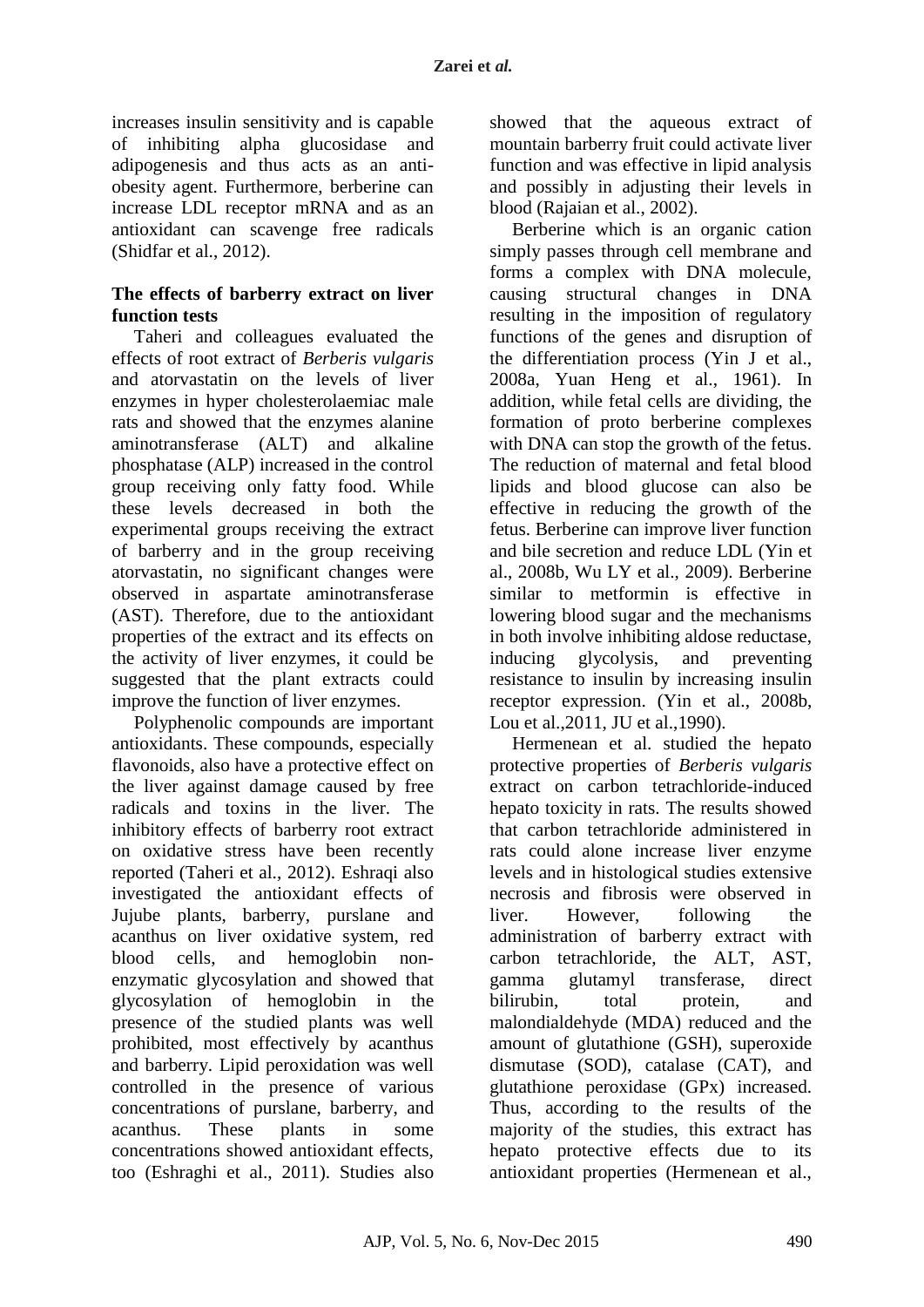2012).The study done by Abd El-Wahab et al. in 2013 showed the impact of the raw extract of barberry and its effective alkaloid (barberine) on the suppression of lipid peroxidation in liver cells which suggested a promising compound in the treatment of hepatic oxidative stress (Abd El-Wahab et al., 2103).

The results of a study by Hanachi and colleagues on the effects of the aqueous extract of barberry with the concentrations of 50, 100, and 250 mg/kg by gavage for 7 weeks on the process of apoptosis in rats with liver cancer showed that in a dosedependent process it could promote apoptosis (Hanachi et al., 2008).

Falah-Huseini et al. in a study on the intra peritoneal injection of hydro alcoholic barberry root extract at a doses of 300, 600, and 900 mg/kg in rats with liver injury induced by CCL<sub>4</sub> showed that the extract at doses 30 times more than the usual dose improved liver damage (Falah-Huseini et al.,2010). The antioxidant, cyto protective, and hepato protective properties of barberry have been reported in several experimental studies, too (Abd El-Wahab et al., 2103, Eshraghi et al., 2011).

According to most studies, the majority of the medicinal properties of the plant are due to the various alkaloids present in different parts of it. The fruit contains dihydro palmitinium hydroxide which is an anti-estrogen substance that causes endometrial atrophy and crumple of gastric glands. These changes result in nutrition disorders in the fetus and its growth. Barberry root is a laxative which opens hepatic duct and cystic duct (Javadzadeh et al., 2012).

Several studies on the antimicrobial and antioxidant effects of the aqueous extract of barberry showed that the fruit could act both as an antioxidant (Eshraghi et al., 2011) and a natural anti-bacterial agent (Dashti et al., 2014).

Studies showed that barberry had numerous health benefits, including hepato protective and hypoglycemic ones and can

be used as a medicinal herb to treat a variety of injuries, such as diabetes, liver disease, gallbladder pain, digestive, urinary tract diseases, and gallstones. Several animal studies indicated that the aqueous and alcoholic extracts of the plant fruit had antihypertensive properties (Saleem et al., 2005, and Meliani et al., 2011).

#### **The anti-inflammatory and antioxidant effects of barberry extract**

In a series of studies, the barbamine present in barberry was mentioned as an anti-inflammatory and antioxidant agent (Eshraghi et al., 2011, JU et al., 1990). It is also shown that the antioxidant effect of barberry on hepatocytes is similar to those of silymarin which is a known hepato protective agent (Tsai et al., 2004).According to a study, the activities of antioxidant enzymes such as catalase and superoxide dismutase in the livers of the rats with barberry plant in their diets were higher than in the control group, implying the barberry's inhibitory effect on lipid peroxidation through increasing the antioxidant enzymes (Murugesh et al., 2005). In a study in 2009, it was shown that the barberry plant had positive effects on the liver of diabetic rats and might be effective in preventing complications of diabetes as it regulated glucose homeostasis by decreasing glucose production and oxidative stress (Singh J et al., 2009). In the study by Lee et al. (2006) it was shown that the berberine in barberry could lower lipogenesis and had its inhibitory effects on lipid peroxidation (Lee et al., 2006). Therefore, we conclude that it is possible to use barberry as antioxidant supplements in illnesses such as diabetes, liver disease, and atherosclerosis as prevention or treatment (Eshraghi et al., 2011).

In an in vitro experiment in which human cell lines were used, it was shown that berberine could inhibit activator protein1 (AP-1) as an important agent causing inflammation and cancer.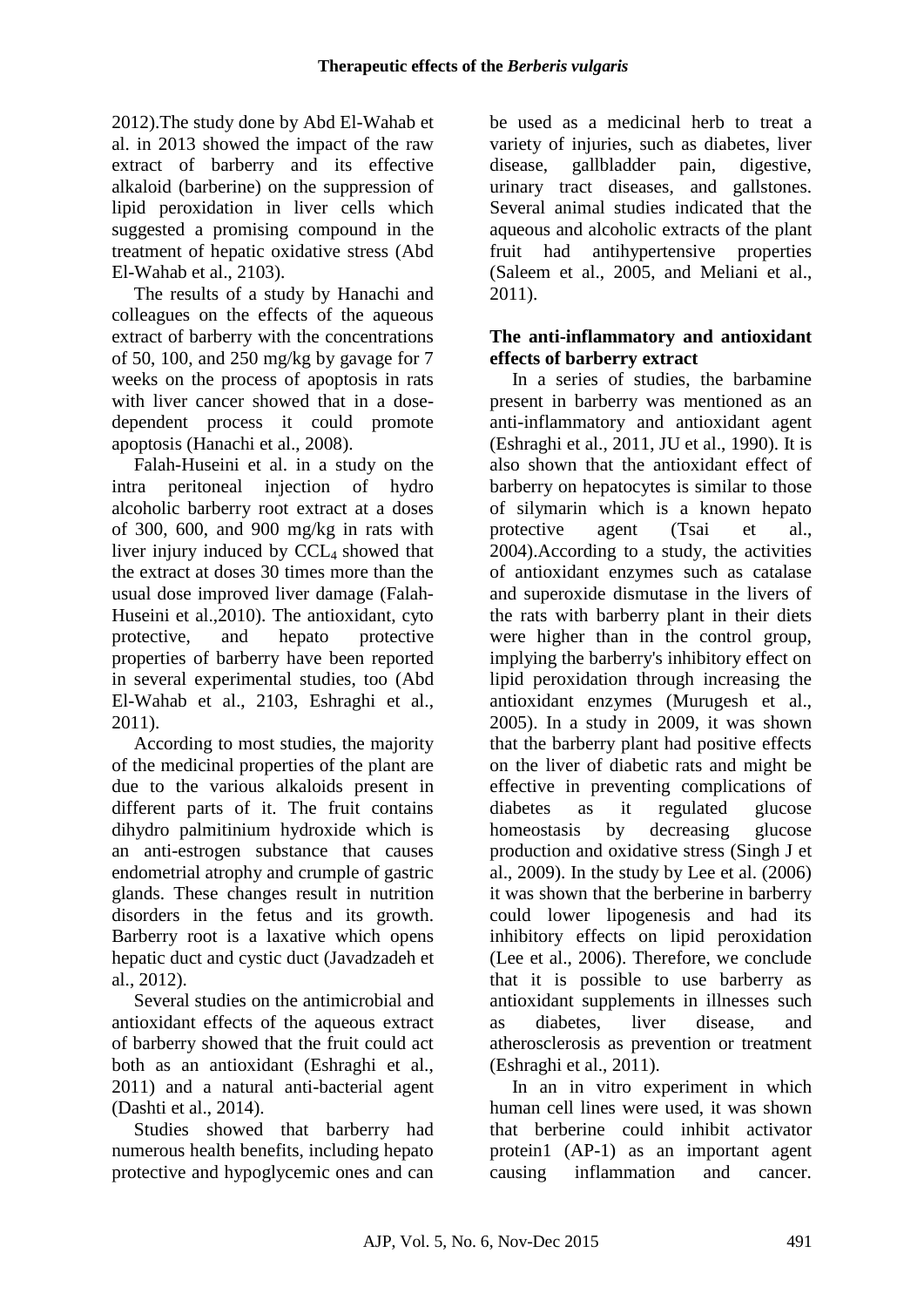Similarly, in a study using human peripheral lymphocytes, it was proved that berberine was able to inhibit lymphocyte transformation which would justify its anti-inflammatory properties as it could inhibit DNA synthesis in active lymphocytes. According to another study, in case of tissue injury, berberine had an influential direct role in many stages of platelet-dependent inflammatory process. Here, berberine showed dose-dependent inhibition of arachidonic acid release from cell membrane phospholipids, inhibition of thromboxane  $A_2$  from platelets, and inhibition of thrombus formation (Fukuda, et al., 1999).

Ebrahimi-Mameghani and colleagues in their study on the effects of *Berberis vulgaris* extract on blood pressure and inflammatory markers showed that black barberry had no effects on serum concentrations of interleukin-6 (IL-6) and C-reactive protein (CRP). The results of this study showed no effects on systolic and diastolic blood pressure and inflammatory markers by processed black barberry and the positive effect of apple vinegar on interleukin-6 (Ebrahimi-Mamaghani et al., 2009).

Shamsa and colleagues studied antiinflammatory effects of barberry fruit on guinea pigs and showed that the addition of black barberry fruit extract to the isolated terminal ileum of guinea pigs, similar to dexchlorpheniramine caused a decrease in histamine dose-dependently and like atropine it decreased acetylcholine in a dose-dependent manner. Histamine causes the release of IL-6 stored in T-cells. Histamine also causes dilation of local blood vessels and increases capillary permeability and leakage of large amounts of fluid into the interstitial spaces and inflammation. Thus, it is likely that the use of black barberry fruit extract can lower IL-6 concentration through decreasing histamine and consequently can help reduce inflammation (Shamsa et al., 1999).

In a study by Kiasalari and colleagues on the effect of *Berberis vulgaris* extract on acute inflammation (caused by plantar injection of formalin, xylene to ear and acetic acid to peritoneum) and chronic one (caused by gauze implanted in the groin) in rats, it was shown that the consumption of alcoholic extract of the plant fruit was able to reduce acute and chronic inflammation (Kiasalari et al., 2011). Minaiyan et al. in a comparative study of the effects of fruit extract of barberry, berberine chloride, and corticosteroids on a rat model of ulcerative colitis concluded that the gavage of the extract that was virtually free from berberine was significantly effective in preventing colitis injuries which could be due to its anthocyanin compounds (Minaiyan et al., 2011).

The phyto chemical analysis of barberry root and stem revealed the presence of proto berberines and bisenzyliso quinoline alkaloids (berbamine, tetrandrine and chondocurine) with anti-inflammatory and immunosuppressive properties (Li et al., 1989). The results of a comparative study done by Minaiyan et al. on the effects of barberry fruit extract and chloride berberine on the rats' acetic acid-induced colitis showed that the oral administration of the extract at a dose of 750-1500 mg/kg was useful against the colic.

They concluded that since fruit extract is nearly devoid of berberine so this protective effect may be attributed to the anthocyanin compounds present in the plant (Minaiyan et al., 2011).

The major sugars of fruit are glucose 8.48 g/dl and fructose 6.12 g/dl and the organic acids are malic and citric. The main antioxidant capacity of barberry lies in its high levels of phenols and flavonoids such as anthocyanins and other polyphenolic compounds which account for its unique place among all fruits (Ozgen et al.,2012).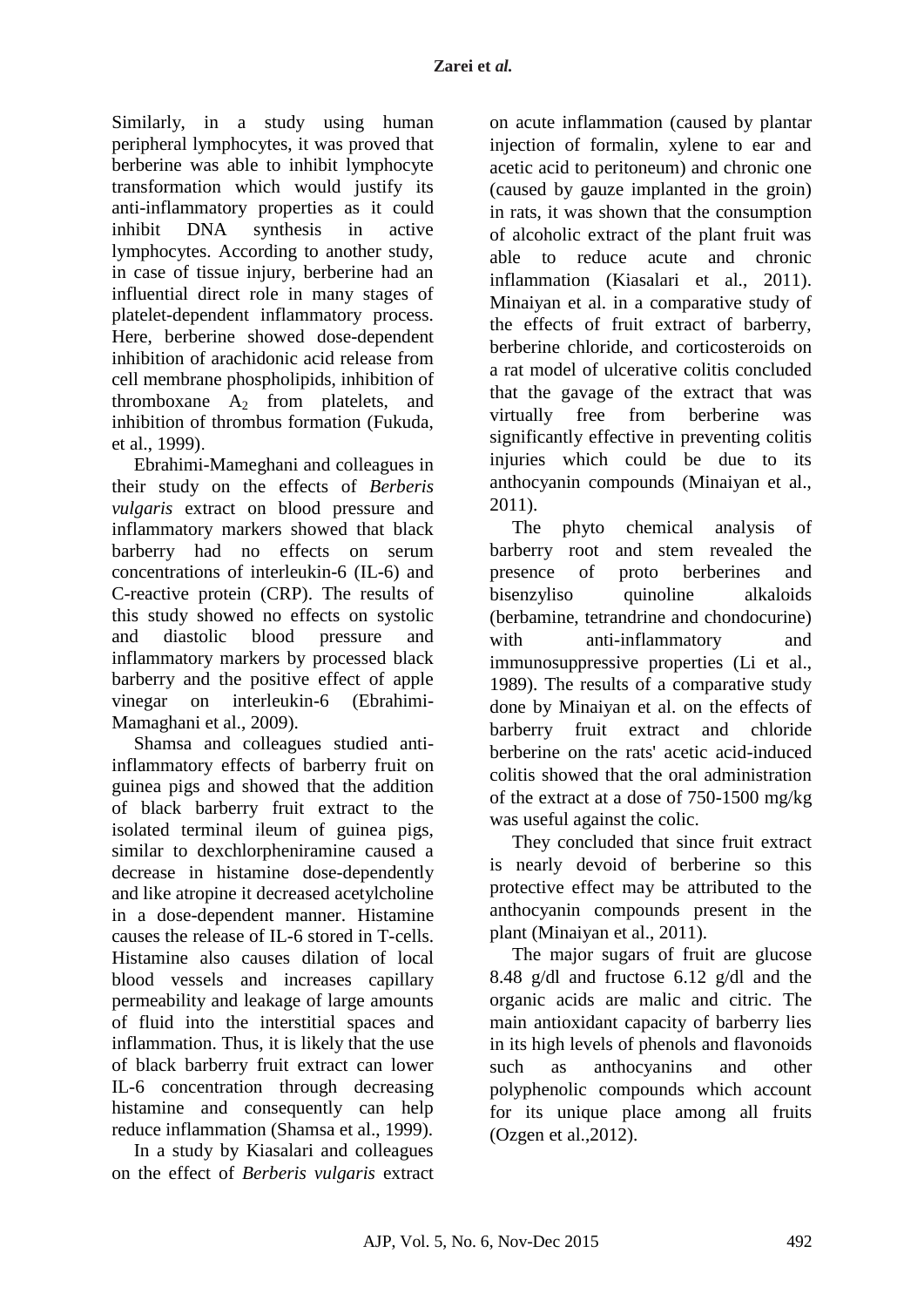#### **The effects of barberry extract on blood sugar**

Diabetes mellitus is a complex metabolic disorder caused by a deficiency or lack of insulin secretion or reduced insulin sensitivity of tissues (Ahangarpour et al., 2012). About 800 kinds of medicinal plants have been used in traditional medicine to treat diabetes. The hypoglycemic effects of many of these plants in animal models and clinical studies have been studied and approved (Arumugam et al., 2013; Ahangarpour et al., 2012).

Having given the history of barberry plants used in traditional medicine for lowering blood sugar, Ahangpour et al. examined the effects of barberry extract on insulin release from the isolated pancreatic islets of male mouse. The findings of this research indicated an increase in insulin secretion in the presence of the extract. Thus, it may be suggested that one blood sugar lowering mechanism by barberry is through its effect on pancreatic islets. It is noteworthy that the increasing effect of the extract on insulin secretion is less than that of glibenclamide (Ahangarpour et al.,2012).

In a study conducted by Yin and colleagues it was found that berberine had a lowering effect on glucose in hepatocytes (Yin et al.,2002).Moreover, in another study, it was proved that the berberine in barberry acted similar to metformin in increasing insulin sensitivity in rats receiving high fat diets (Gao et al.,1997).Berberine can act as an activated protein kinase (AMPK) and can increase the ratio of AMP to ATP and inhibit the biosynthesis of ATP in mitochondria (Yin et al., 2008b;Shidfar et al., 2012). In addition to increasing insulin sensitivity, berberine acts as an alpha-glucosidase inhibitor (Tang et al., 2006; Leng et al., 2005) and inhibits adipogenesis, hence, exhibits anti-obesity activity (Kim et al., 2009). Berberine also increases LDL-C receptors and as an antioxidant can

scavenge free radicals (Tomosaka et al., 2008; Shidfar et al., 2012).

Meliani and colleagues also studied the effects of *Berberis vulgaris* extract on normal and diabetic rats, and showed that the administration of saponin and barberry extract for a week reduced blood sugar in normal rats. Furthermore, in addition to lowering blood glucose in diabetic rats, it lowered cholesterol and triglycerides as well. Therefore, the plant can be effective in the treatment of diabetes (Meliani et al., 2011).

In another study, Ashraf and colleagues examined the effect of aqueous extract of Zarafshan barberry root on testes and testosterone levels in streptozotocininduced diabetic rats. In this study, diabetes caused a significant decrease in testosterone levels, diameter of seminiferous tubules, spermiogenesis index, and the thickness of the epithelium as well as a significant increase in the thickness of the interstitial tissues and blood glucose levels in diabetic group in comparison to the other groups. By using barberry root, these changes were brought to normal levels (Ashraf et al., 2013).

Abd El-Wahab and colleagues (2013) in an in vitro study examined the antioxidant, anti-acetyl cholinesterase, anti-cancerous, and anti diabetic properties of *Berberis vulgaris* and its active compound, i.e., berberine. The study showed that the plant compounds had the biological potential of inhibiting lipid peroxidation (Abd El-Wahab et al., 2013).

The results of the study done by Shidfaret al. showed that a daily intake of 3 g fruit extract over a period of 3 months had beneficial effects on the lipoprotein and apoprotein concentrations as well as triglyceride and glycemic control in patients with type 2 diabetes (Shidfar et al., 2012).

Studies have shown that the activity of berberine is comparable to sulfonylureas and metformin. The administration of berberine can reduce FBS (fasting blood sugar) and  $HbA_1C$  in patients with newly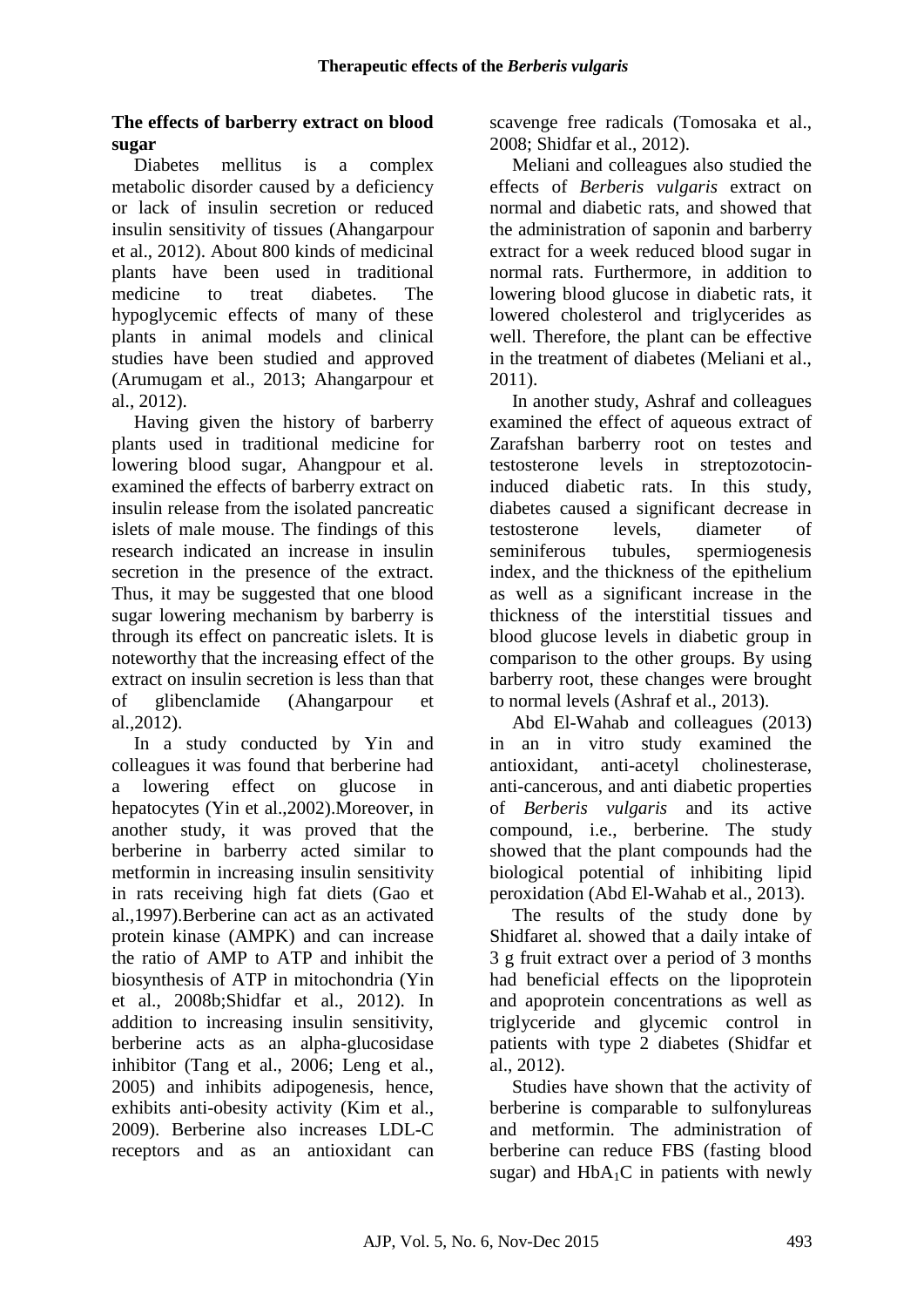diagnosed type 2 diabetes. Berberine reduces weight, increases insulin sensitivity, decreases insulin resistance, and thereby reduces blood sugar in genetic models of type 2 diabetes (Shidfaret al., 2012).

The administration of barberry root aqueous extract in streptozotocin-induced diabetic rats showed a significant anti hyperglycaemic effects. This suggests that the effects may be related to the presence of saponin in the extract with its stimulatory effects on residual beta-cell (Meliani et al., 2011).

### **The effects of barberry extract on thyroid function**

The thyroid gland, secreting thyroxine  $(T_4)$  and triiodothyronine  $(T_3)$  hormones, has undeniably profound effects on metabolism. Researchers found that blood lipid levels were inversely correlated with thyroid hormone levels and by increasing hormones, the lipid profile levels dropped.

Even in patients with hypothyroidism, the level of LDL cholesterol increases while it is reduced in hyperthyroidism (Zarei et al., 2012a). Studies also show that levels of blood fats such as cholesterol and triglyceride (TG) increase in groups with high fat diet. There is also a direct correlation between fat and leptin, while the correlation between T3 and leptin is an inversely significant one. However, blood lipid levels do not correlate with TSH levels. This actually represents an association between fat, leptin, and thyroid hormones (ShekarForosh et al., 2012; Zarei et al., 2013b). Accordingly, Zarei et al. in a study surveyed the effects of the root extract of barberry and atorvastatin on thyroid hormone levels in rats with hypercholesterolemia. The results showed that in the groups receiving the extract of the barberry roots and atorvastatin the levels of thyroid hormones  $(T_3 \text{ and } T_4)$ increased while the level of thyroidstimulating hormone (TSH) decreased in the groups receiving atorvastatin.

The groups treated with the extract of barberry root did not show significant changes in TSH levels. The increased levels of thyroid hormone and decreased TSH levels in the group receiving atorvastatin were possibly due to negative feedback effect of thyroid hormones on TSH. The increased levels of T3 andT4 with no effects on TSH levels in the experimental groups receiving barberry root extract indicated euthyroid hyper thyroxinemia.

These changes might be caused by increased plasma proteins, including albumin, reduced fat and leptin levels, and increased neuropeptide Y as well as stimulated hypothalamic para venericular nuclei which were possibly made by alkaloid compounds found in the plant. It seems that the extract at above-mentioned doses caused pathological changes in the pituitary-thyroid axis (Zarei et al., 2015).

Due to multiple properties of the root and fruit of barberry on controlling the complications of diabetes, reducing and controlling lipid profiles and liver enzymes, and its obvious antioxidant and anti-inflammatory properties, as well as its ability to influence the secretion of the thyroid hormones, therefore this plant can be considered as a drug candidate for the prevention and control of cardiovascular diseases, diabetes, thyroid disorders and liver disease.

#### **Acknowledgment**

This article was part of the research project of the research committee and ethics committee No: 90-123-12 of Arak University of Medical Sciences, Arak, Iran. The authors would like to thank the moral and financial support provided by the vice-presidency of Research of Arak University of Medical Sciences.

#### **Conflict of interest**

There is no conflict of interest in this study.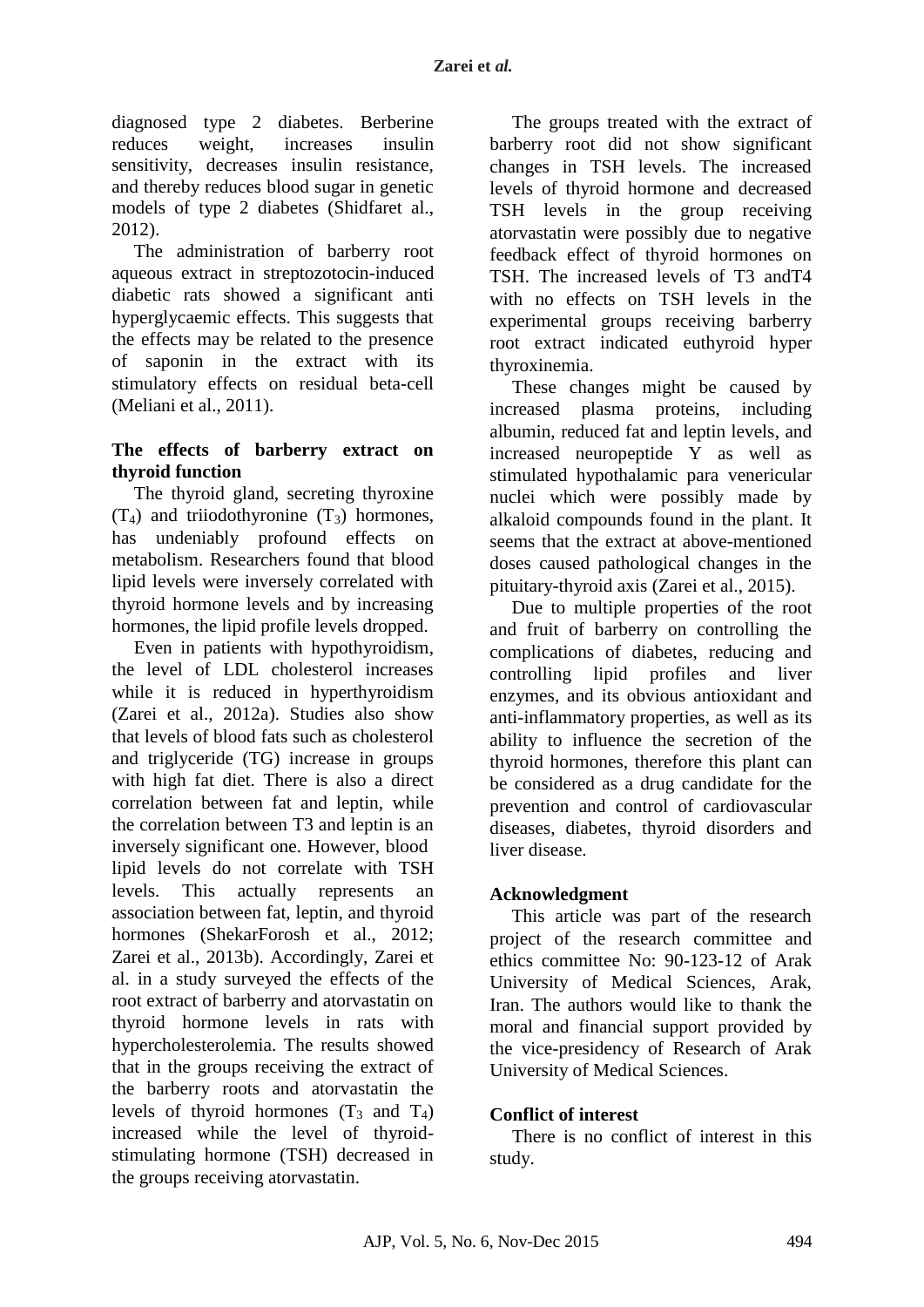## **References**

- [Abd El-Wahab AE,](http://www.ncbi.nlm.nih.gov/pubmed?term=Abd%20El-Wahab%20AE%5BAuthor%5D&cauthor=true&cauthor_uid=24007270) [Ghareeb DA,](http://www.ncbi.nlm.nih.gov/pubmed?term=Ghareeb%20DA%5BAuthor%5D&cauthor=true&cauthor_uid=24007270) [Sarhan EE,](http://www.ncbi.nlm.nih.gov/pubmed?term=Sarhan%20EE%5BAuthor%5D&cauthor=true&cauthor_uid=24007270) [Abu-Serie MM.](http://www.ncbi.nlm.nih.gov/pubmed?term=Abu-Serie%20MM%5BAuthor%5D&cauthor=true&cauthor_uid=24007270) 2013.In vitro biological assessment of *Berberis vulgaris* and its active constituent, berberine: antioxidants, anti-acetyl cholinesterase, anti-diabetic and anticancer effects[.BMC Complement](http://www.ncbi.nlm.nih.gov/pubmed/24007270)  [Altern Med,](http://www.ncbi.nlm.nih.gov/pubmed/24007270) 13:218.
- [Arayne MS,](http://www.ncbi.nlm.nih.gov/pubmed?term=Arayne%20MS%5BAuthor%5D&cauthor=true&cauthor_uid=17337435) [Sultana N,](http://www.ncbi.nlm.nih.gov/pubmed?term=Sultana%20N%5BAuthor%5D&cauthor=true&cauthor_uid=17337435) [Bahadur SS.](http://www.ncbi.nlm.nih.gov/pubmed?term=Bahadur%20SS%5BAuthor%5D&cauthor=true&cauthor_uid=17337435) 2007. The berberis story: *Berberis vulgaris*in therapeutics. [Pak J Pharm Sci,](http://www.ncbi.nlm.nih.gov/pubmed/17337435) 20:83-92**.**
- Arham S, Muhammad S, Yasir A, Liaqat A,. 2012. *Berberis lyceum* Royle: a review of its traditional uses, phytochemistry and pharmacology. AJPP, 6 : 2346-2353.
- Ahangarpour A, Eskandari M, Vaezlari A, Hashemi Tabar M. 2012.Effect of aqueous and hydroalcoholic extract of *Beberis vulgaris* on insulin secretion from islets of langerhans isolated from male mice. Armaghane-danesh, 17: 289–298.
- Arumugam G, Manjula P, Paari N. 2013. Anti diabetic medicinal plants used for diabetes mellitus. JAD,196-200.
- Ashraf H, Khaneshi F, Rafiee Raki F, Nejati V. 2013. Evaluation of aqueous extract of *Berberis integerrima* root on the testis tissue and testosterone levels in streptozotocin induced diabetic rats. Qom Univ Med Sci J, 7: 28-35.
- [Changizi-Ashtiyani S,](http://www.ncbi.nlm.nih.gov/pubmed?term=Changizi%20Ashtiyani%20S%5BAuthor%5D&cauthor=true&cauthor_uid=23880806) [Najafi H,](http://www.ncbi.nlm.nih.gov/pubmed?term=Najafi%20H%5BAuthor%5D&cauthor=true&cauthor_uid=23880806) [Jalalvandi S,](http://www.ncbi.nlm.nih.gov/pubmed?term=Jalalvandi%20S%5BAuthor%5D&cauthor=true&cauthor_uid=23880806) [Hosseinei F.](http://www.ncbi.nlm.nih.gov/pubmed?term=Hosseinei%20F%5BAuthor%5D&cauthor=true&cauthor_uid=23880806)2013. Protective effects of Rosa canina l fruit extracts on renal disturbances induced by reperfusion injury in rats. [IJKD,](http://www.ncbi.nlm.nih.gov/pubmed/23880806) 7:290-298.
- Changizi-Ashtiyani S, Zarei A, Taheri S, Rezaei A,. 2013. A comparative study of hypo lipidemic activities of the extracts of Melissa officinalis and *Berberis vulgaris* in rats. JMP, 12: 38-47.
- Chevallier A: 2001. The encyclopedia of medicinal plants. St Leonards: Dorling Kindersley.
- Dashti Z, Shariatifar N, Mohammadi Nafchi A. 2014. Study on antibacterial and antioxidant activity of *Berberis vulgaris* aqueous extracts from Iran. IntJ Pharm Sci Res, 5:705-708.
- Doggrell SA. 2005. Berberine-a novel approach to cholesterol lowering. Expert Opin Investig Drugs,14: 683-685.
- Ebrahimi-Mameghani M, Arefhosseini SR, Golzarand M, Aliasgarzadeh A, 2009.Long-term effects of processed

*Berberis vulgaris* on some metabolic syndrome components. IJEM, 11:41-47**.**

- Eshraghi A, Movahedian Ataar A, Asgari S, Naderi GA, 2011.Antioxidant effect of *ziziphus vulgaris*, portulacaoleracea, *Berberis integerima* and *gundeliatournefortti* on lipid peroxidation, hb glycosylation and red blood cell hemolysis. JMP, 10: 80-88.
- Fallah Huseini H, Zareei Mahmoudabady A, Ziai SA, Mehrazma M. 2010. The effects of *Taraxacumofficinale* l. and *Berberis vulgarisl*. root extracts on carbon tetrachloride induced liver toxicity in rats. JMP, 9: 45-52.
- Fatehi M, Saleh TM, Fatehi-Hassanabad Z, Farrokhfal K. 2005.A pharmacological study on *Berberis vulgaris* fruit extract. J Ethnopharmacol, 31: 102: 46-52.
- Fatehi A, Hassanabad Z, Jafarzadeh M, Tarhini A. 2005. The antihypertensive and vasodilator effects of aqueous extract from *Berberis vulgaris* fruit on hypertensive rats. Phytother Res, 19:222-225.
- Fukuda K, Hibiya Y, Mutoh M. 1999. Inhibition of activator protein 1 activity by berberine in human hepatoma cells. Planta Med, 65:381-383.
- Gao CR, Zhang JQ, Huang QL. 1997. Experimental study on berberin raised insulin sensitivity in insulin resistance rat models. Zhongguo Zhong Xi Yi Jie He Za Zhi, 17: 162-164.
- Hanachi P, Othman F, Motalleb G. 2008. Effect of *Berberis vulgaris* aqueous extract on the apoptosis, sodium and potassium in hepato carcinogenic rats. Iran J Basic Med Sci,11:62-96.
- [Hermenean A,](http://www.ncbi.nlm.nih.gov/pubmed?term=Hermenean%20A%5BAuthor%5D&cauthor=true&cauthor_uid=22942749) [Popescu C,](http://www.ncbi.nlm.nih.gov/pubmed?term=Popescu%20C%5BAuthor%5D&cauthor=true&cauthor_uid=22942749) [Ardelean A,](http://www.ncbi.nlm.nih.gov/pubmed?term=Ardelean%20A%5BAuthor%5D&cauthor=true&cauthor_uid=22942749) [Stan](http://www.ncbi.nlm.nih.gov/pubmed?term=Stan%20M%5BAuthor%5D&cauthor=true&cauthor_uid=22942749)  [M](http://www.ncbi.nlm.nih.gov/pubmed?term=Stan%20M%5BAuthor%5D&cauthor=true&cauthor_uid=22942749) l. 2012. Hepato protective effects of *Berberis vulgarisl.* extract/β cyclodextrin on carbon tetrachloride-induced acute toxicity in mice. [Int J Mol Sci,1](http://www.ncbi.nlm.nih.gov/pubmed/?term=Hepatoprotective+Effects+of+Berberis+vulgaris+L.+Extract%2F%CE%B2+Cyclodextrin+on+Carbon+Tetrachloride%E2%80%93Induced+Acute+Toxicity+in+Mice.+Int.+J.+Mol.+Sci.+2012%2C+13%2C+9014-9034.)3:9014- 9034.
- [Imanshahidi M,](http://www.ncbi.nlm.nih.gov/pubmed?term=Imanshahidi%20M%5BAuthor%5D&cauthor=true&cauthor_uid=18618524) [Hosseinzadeh](http://www.ncbi.nlm.nih.gov/pubmed?term=Hosseinzadeh%20H%5BAuthor%5D&cauthor=true&cauthor_uid=18618524)  [H.](http://www.ncbi.nlm.nih.gov/pubmed?term=Hosseinzadeh%20H%5BAuthor%5D&cauthor=true&cauthor_uid=18618524)2008.,Pharmacological and therapeutic effects of *Berberis vulgaris* and its active constituent, berberine. [Phytother Res,](http://www.ncbi.nlm.nih.gov/pubmed/?term=Pharmacological+and+therapeutic+effects+of+Berberis+vulgaris+and+its+active+constituent%2C+Berberine.+Phytotherapy+Research) 22:999-1012.
- Ivanovska N, Philipov S.1996. Study on the anti-inflammatory action of *Berberis vulgaris* root extract, alkaloid fractions and pure alkaloids. Int J Immuno pharmacol, 18:553–561.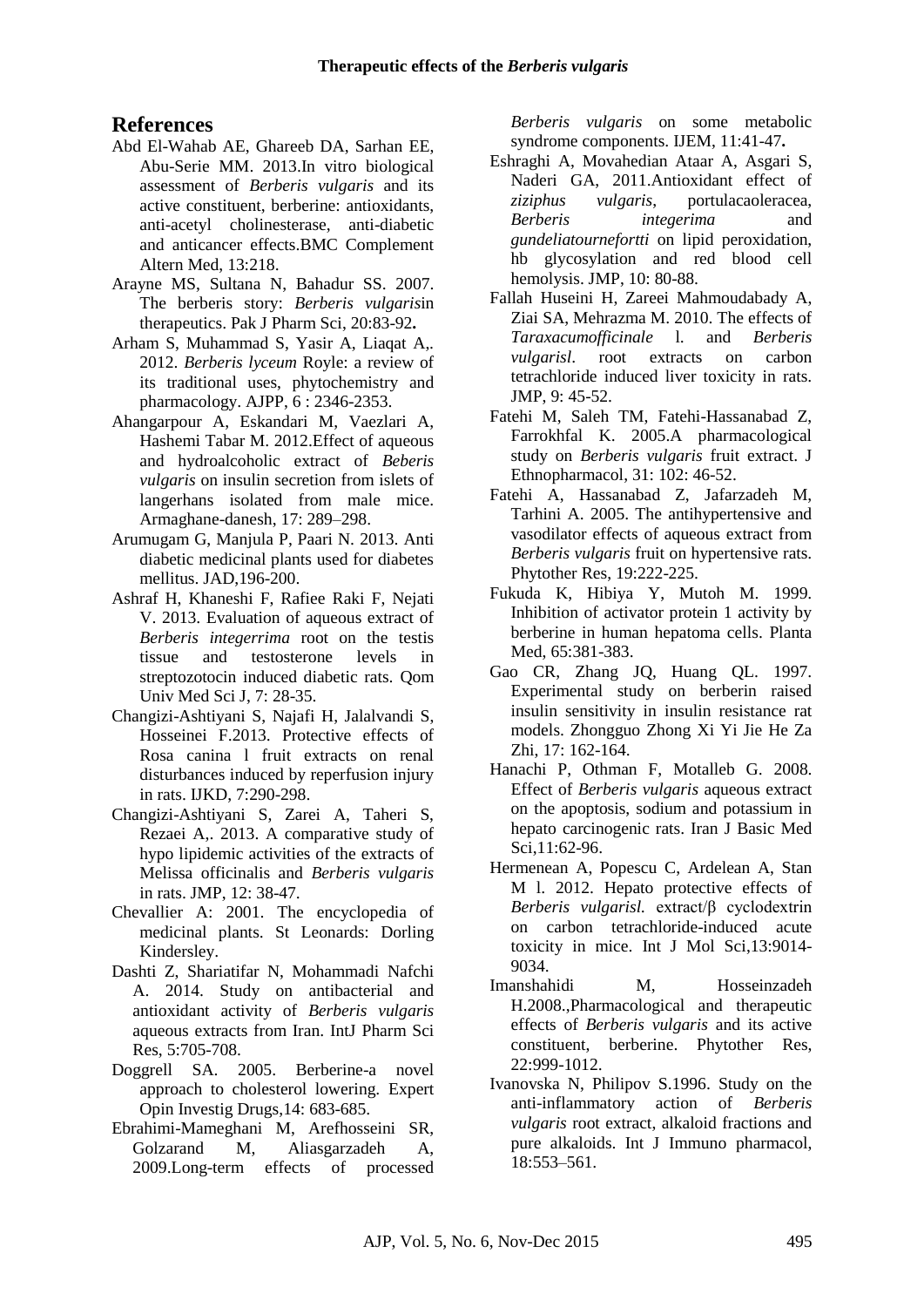- Javadzadeh SM, Fallah SR. 2012. Therapeutic application of different parts berberis vulgaris. Intl J Agri Crop Sci, 4: 404-408.
- Ju SH, Li XY, Zhano BL. 1990. Scavenging effect of berbamine on active oxygen radicals in phorbolester stimulated human poly morphonuclear leukocytes.Biochem Pharmacol, 39: 1673 - 1678.
- Kiasalari Z, Khalili M, Ahmadi P. 2011. Effect of alcoholic extract of *Berberis Vulgaris*  fruit on acute and chronic inflammation in male rats. JBMUS, 3.13 :28-35.
- Kim WS, Lee YS, Cha SH, Jeong HW. 2009. Berberine improves lipid dysregulation in obesity by controlling central and peripheral AMPK activity. Am J Physiol Endocrinol Metab, 296: 812-819.
- Kong W, Wei J, Abidi P, Lin M. 2004. Berberine is a novel cholesterol-lowering drug working through a unique mechanism distinct from stations. Nat Med, 10: 1344- 1351.
- Kunwar RM, Nepal BK, Kshhetri HB, Rai SK. 2006.Ethnomedicine in Himalaya: a case study from Dolpa, Humla, Jumla and Mustang districts of Nepal. J Ethnobiol Ethnomed, 2:27.
- Lee YS, Kim WS, Kim KH, Yoon MJ. 2006. Berberine, a natural plant product, activates AMP-activated protein kinas with beneficial metabolic effects in diabetic and insulin-resistant states. Diabetes, 55: 2256– 2264.
- Leng SH, Lu FE, Xu LJ. 2005. Therapeutic effects of berberine in impaired glucose tolerance rat and its influence on insulin secretion. Acta Pharmacol Sin, 25: 496- 502.
- Li SY, Ling LH, The BS, Seow WK. 1989. Anti-inflammatory and immunosuppressive properties of the bisbenzylquinolones: *in-vitro* comparisons of tetrandrine and berbamine. Int J Immunopharmacol, 11: 395-441.
- Lou T, Zhang Z, Xi Z. 2011. Berberine inhibits inflammatory response and ameliorates insulin resistance in hepatocytes. inflammation, 34 : 659-67.
- Mancini GBJ, Baker S, Bergeron J, Fitchett D. 2011. Diagnosis, prevention, and management of statin adverse effects and intolerance. Can J Cardiol, 27: 635–662.
- Matralis AN, Kourounakis AP. 2013.Design, synthesis and evaluation of anti hyperlipidemic agents combining

antioxidant and anti-inflammatory activity. Hell J Athero,1:44–52.

- Meliani N, El Amine Dib M, Allali H, Tabti B. 2011. Hypoglycaemic effect of *Berberis vulgarisl.* in normal and streptozotocininduced diabetic rats. Asian Pac J Trop Biomed,1:468-471.
- [Minaiyan M,](http://www.ncbi.nlm.nih.gov/pubmed?term=Minaiyan%20M%5BAuthor%5D&cauthor=true&cauthor_uid=24363687) [Ghannadi A,](http://www.ncbi.nlm.nih.gov/pubmed?term=Ghannadi%20A%5BAuthor%5D&cauthor=true&cauthor_uid=24363687) [Mahzouni P,](http://www.ncbi.nlm.nih.gov/pubmed?term=Mahzouni%20P%5BAuthor%5D&cauthor=true&cauthor_uid=24363687) [Jaffari-Shirazi E.](http://www.ncbi.nlm.nih.gov/pubmed?term=Jaffari-Shirazi%20E%5BAuthor%5D&cauthor=true&cauthor_uid=24363687) 2011. Comparative study of *Berberis vulgaris* fruit extract and berberine chloride effects on acetic acidinduced colitis in rats. [Iran J Pharm Res,](http://www.ncbi.nlm.nih.gov/pubmed/24363687) 10:97-104.
- Mokhber-Dezfuli N, Saeidnia S, Gohar AR, Kurepaz-Mahmoodabadi M. 2014. Phytochemistry and pharmacology of berberis species. Pharmacogn Rev, 8: 8–15.
- Motalleb G, Hanachi P, Fauziah O, Asmah R. 2008. Effect of *Berberis vulgaris* fruit extract on alpha-fetoprotein gene expression and chemical carcinogen metabolizing enzymes activities in hepato carcinogenesis rats. Iran J Cancer Prev,1: 33-44.
- Murugesh KS, Yeligar CV, Maiti BC, Maity TK. 2005.Hepatoprotective and antioxidant role of *Berberis tinctoria*. lesch leaves on paracetamol induced hepatic. Damage in Rats. Iranian J Pharmacol Ther, 4:64-69.
- Ozgen M. Saraçoglu O. Nur Gecer E. 2012. Antioxidant capacity and chemical properties of selected barberry (*Berberis vulgaris L.)* fruits. Hort Environ. Biotechnol, 53:447-451.
- Pradhan D, Biswasroy P, Suri. KA. 2013. Isolation of berberine from *Berberis Vulgaris Berberis vulgarisl*. and standardization of aqueous extract by RP-HPLC. Int J Herb Med,1:106-111.
- Rajaian H, Toranjipour H. 2002.Antibacterial effects of the root of *Berberis vulgaris .*Iranian J Vet Res, 3: 175 - 178.
- [Rubenfire M,](http://www.ncbi.nlm.nih.gov/pubmed?term=Rubenfire%20M%5BAuthor%5D&cauthor=true&cauthor_uid=20920687) [Brook RD,](http://www.ncbi.nlm.nih.gov/pubmed?term=Brook%20RD%5BAuthor%5D&cauthor=true&cauthor_uid=20920687) [Rosenson RS.](http://www.ncbi.nlm.nih.gov/pubmed?term=Rosenson%20RS%5BAuthor%5D&cauthor=true&cauthor_uid=20920687) 2010. Treating mixed hyper lipidemia and the atherogenic lipid phenotype for prevention of cardiovascular events. [Am J Med,](http://www.ncbi.nlm.nih.gov/pubmed/?term=Clinical+Significance+Treating+Mixed+Hyperlipidemia+and+the+Atherogenic+Lipid+Phenotype+for+Prevention+of+Cardiovascular+Events.+American) 123:892-8.
- [Saleem R,](http://www.ncbi.nlm.nih.gov/pubmed/?term=Saleem%20R%5BAuthor%5D&cauthor=true&cauthor_uid=16204933) [Ahmad M,](http://www.ncbi.nlm.nih.gov/pubmed/?term=Ahmad%20M%5BAuthor%5D&cauthor=true&cauthor_uid=16204933) [Azmat A,](http://www.ncbi.nlm.nih.gov/pubmed/?term=Azmat%20A%5BAuthor%5D&cauthor=true&cauthor_uid=16204933) [Ahmad SI.](http://www.ncbi.nlm.nih.gov/pubmed/?term=Ahmad%20SI%5BAuthor%5D&cauthor=true&cauthor_uid=16204933) 2005. [Abidi L,](http://www.ncbi.nlm.nih.gov/pubmed/?term=Abidi%20L%5BAuthor%5D&cauthor=true&cauthor_uid=16204933) [Faizi](http://www.ncbi.nlm.nih.gov/pubmed/?term=Faizi%20S%5BAuthor%5D&cauthor=true&cauthor_uid=16204933) S. Hypotensive activity, toxicology and histopathology of opuntio side-I and methanolic extract of Opuntiadillenii[.Biol Pharm Bull,](http://www.ncbi.nlm.nih.gov/pubmed/16204933) 28:1844- 1851.
- Shekar Forosh S, Changizi-AshtiyaniS, Akbar Pour B, Attari MM. 2012. The effect of